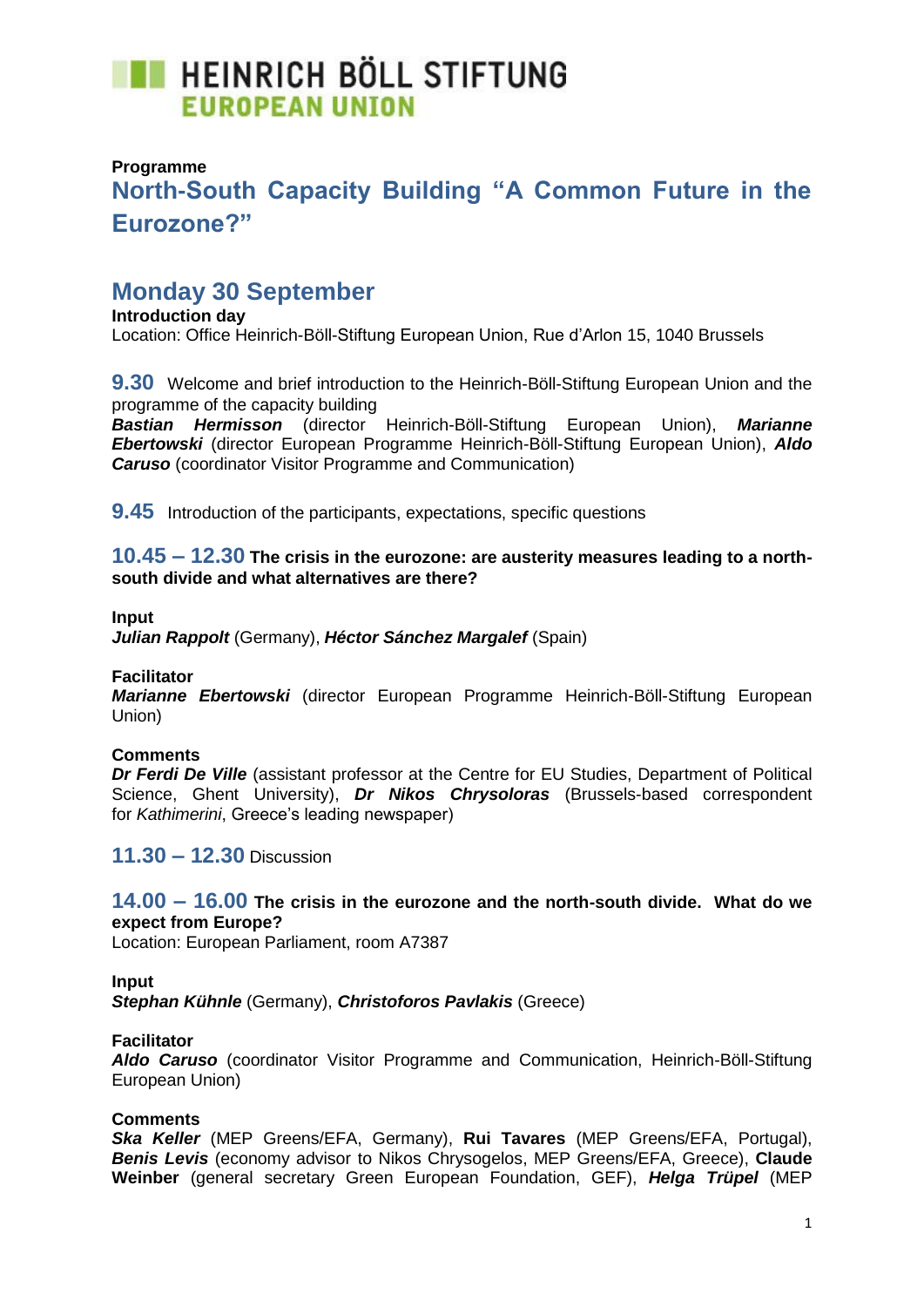# **HEINRICH BÖLL STIFTUNG EUROPEAN UNION**

Greens/EFA, Germany) tbc, *Michael Schmitt* (advisor on Economic and Monetary Affairs) tbc

**16.00 – 16.30** Coffee break

**16.30 – 17.30** Conclusions, questions, general evaluation after day 1 *Aldo, Julian, Hector, Stephan* and *Christoforos*

## **Tuesday 1 October**

**Youth unemployment** Location: Office Heinrich-Böll-Stiftung European Union, Rue d'Arlon 15, 1040 Brussels

## **9.30 – 12.30 Youth unemployment in Europe: what should be done about it?**

**Input** *Vasco Batista* (Portugal)

**Facilitator** *Claire Dhéret* (policy analyst European Policy Centre)

## **Comments**

*Lukás Veselý* (assistant cabinet László Andor, Commissioner Employment, Social Affairs and Inclusion)*, Stan van Alphen* (DG Education and Culture), *Brice Cristoferetti* (advisor to MEP Karima Delli, Greens/EFA, France), *Guillermo Rodriguez* (staff Greens/EFA, working on youth campaign)

## **11.15 – 12.30** Discussion

**14.00 – 15.45 Youth unemployment in Europe: What should be done about it?** Meeting with **European NGOs, think tanks** and other organisations working on youth unemployment

Location: European Greens Rue Wiertz 31 - 1050 Brussels

**Input** *Armanda Cetrulo* (Italy)

**Facilitator** 

*James Higgins* (policy officer European Youth Forum)

#### **Comments**

*Mikkel Barslund* (PhD*,* research fellow, Centre for European Policy Studies), *Dr Sotiria Theodoropoulou* (senior researcher European Trade Union Institute, ETUI), *Amana Ferro* (policy officer, European Anti-Poverty Network, EAPN)

**14.45 – 15.45** Discussion

**15.45 – 16.15** Coffee break

**16.15 – 18.00 Youth unemployment in Europe: What should be done about it?** Meeting with **European trade unions and employer organisations**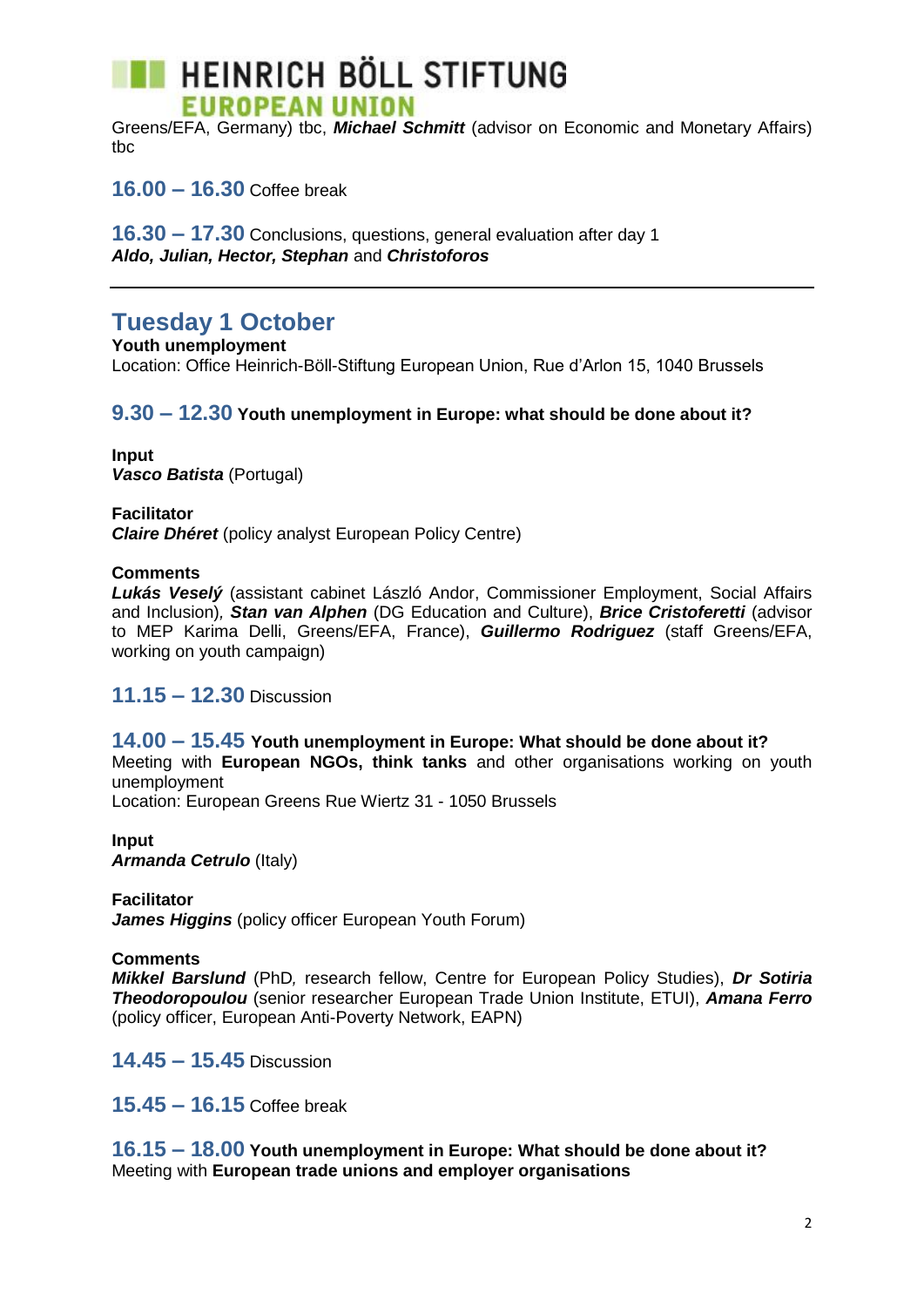

Location: European Greens Rue Wiertz 31 - 1050 Brussels

**Input**  *Carolina Silva* (Portugal)

**Facilitator** *Margherita Bussi* (researcher ETUI, author ETUC Study 'Quality Eduction for Quality Jobs')

#### **Comments**

*Ina Hinzer* (Liaison office of the Confederation of German Trade Unions, DGB), *Pablo Sánchez Centellas* (policy staff Communication, Public Relations, Liaison with the European Parliament, Youth**,** European Federation of Public Service Unions, EPSU), *Robert*  **Plummer** (advisor to the Social Affairs Committee Business Europe)

**17.00 – 18.00** Discussion

**18.30 – 19.00** Conclusions, questions, general evaluation after day 2 *Aldo, Armanda* and *Carolina*

## **Wednesday 2 October**

*Field trip to Antwerp: Visit to youth unemployment project and University of Antwerp*

**Facilitator** *Bastian Hermisson* (director Heinrich-Böll-Stiftung European Union)

**10.00 – 12.00 JES Antwerpen** (www.jes.be/antwerpen, 03/272 30 73) **Location: Borgerhoutsestraat 34, 2018 Antwerpen**

**Questions** *Rica Heinke* (Germany)

**15.00 – 17.00 Protest-Survey-Project University of Antwerp**:

**Location: Faculteit PSW, Gebouw M (De Meerminne) Sint-Jacobstraat 2 2000 Antwerpen**

*Ruud Wouters* and fellow researcher present their **Protest-Survey-Project** [\(www.protestsurvey.eu\)](http://www.protestsurvey.eu/). Focus on the results concerning the attitudes of the protesters and comparing them to the attitudes of the general population in the various countries.

**Questions** *Stylia Kampani* (Greece), *Maria Valentina Lasorella* (Italy)

**17.00 – 18.00** Conclusions, questions, general evaluation after day 3 (*Bastian, Stylia, Valentina* and *Bastian*)

## **Thursday 3 October**

**European citizens and the crisis – between nationalism and new forms of solidarity and participation**

Location: Office Heinrich-Böll-Stiftung European Union, Rue d'Arlon 15, 1040 Brussels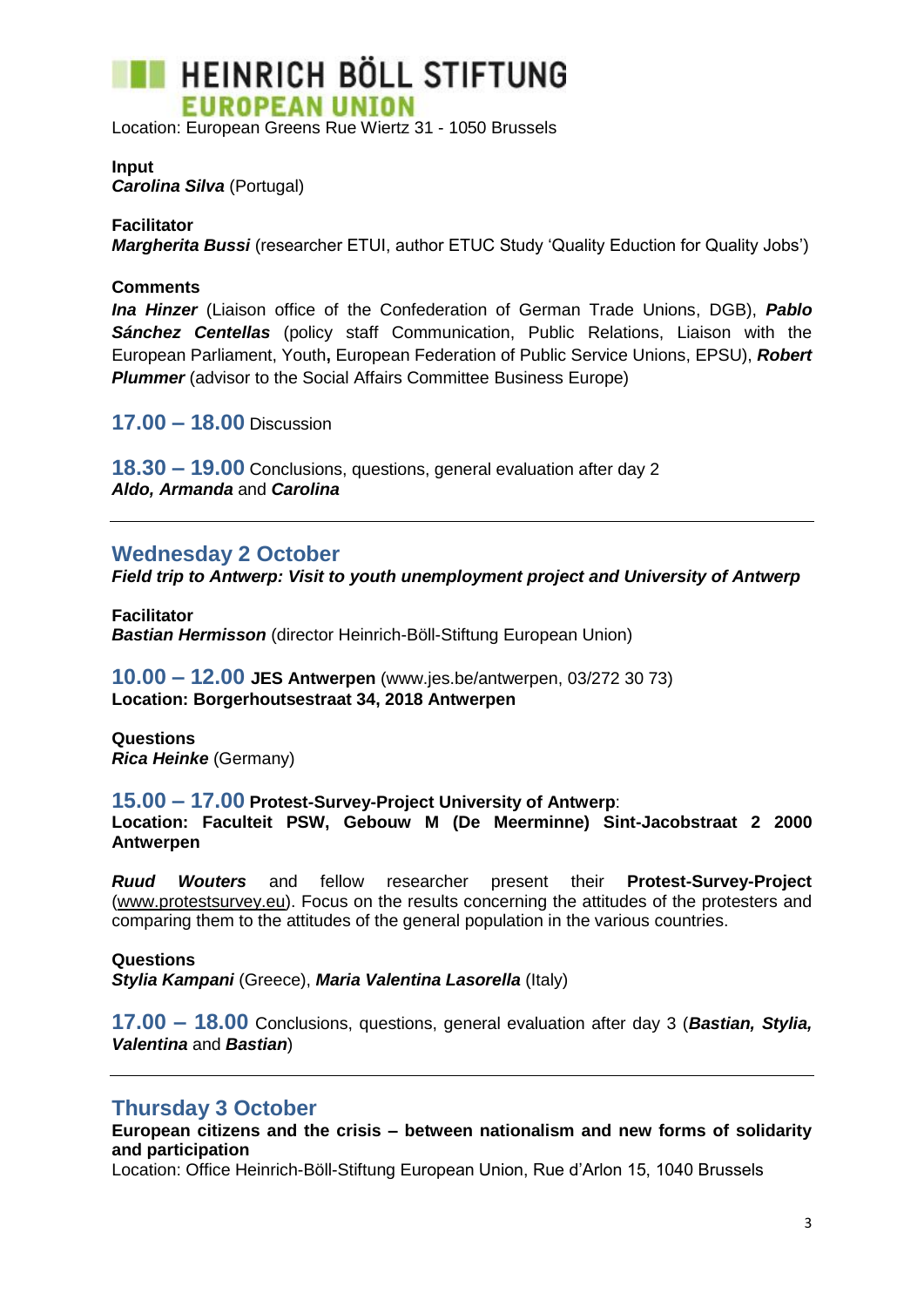

## **9.30 – 12.30 Nationalism, anti-EU attitudes, populism and ways to overcome them: the situation in the various countries**

#### **Input**

*Marta Paradés Martín* (Spain), *Dilek Burcu Gürsel* (Germany)

**Facilitator** 

*Mana Livardjani* (director Union of European Federalists, Brussels)

#### **Comments**

*Ulrike Lunacek* (MEP, vice-president Greens/EFA, Austria), *Teun Pauwels* (Flemish Ministry of Education), *William Aitchison* (Eurobarometer)*, Luis Alvarado Martínez* (president AEGEE, Spain)

**11.00 – 12.30** Discussion

#### **14.00 – 16.00 New protest movements and social networks: part of the problem or part of the solution?**

Location: European Greens Rue Wiertz 31 - 1050 Brussels

#### **Input**

*Stephanie Reuter* (Germany), *Mar de Salas* (Spain), *Giuseppe Avigliano* (Italy)

**Facilitator**

*Luigi Sementilli* (Belgian Ambassador to *One Young World*)

#### **Comments**

*Jan Philipp Albrecht* (MEP Greens/EFA, Germany), *Mattias Bjarnemalm* (head of office MEP Amelia Andersdotter, Greens/EFA, Sweden/ Pirate Party), *Monica Frassoni* (president European Green Party), *Dr Francine Mestrum* (World Social Forum)

**16.00 – 17.00** Discussion

**17.00 – 18.00** Conclusions, questions, general evaluation after day 4 *Luigi*, *Marta, Dilek, Stephanie*, *Giuseppe* and *Mar*

## **Friday 4 October**

*Focus: Perspectives for the future - how to beat the crisis in solidarity? Wrap-up day and public presentation of conclusions*

Parallel workshops 9.30 – 11.30

*Location*: Office Heinrich-Böll-Stiftung European Union, Rue d'Arlon 15, 1040 Brussels

## **Workshop 1: Economic consequences of the crisis**

#### *Focus: Austerity measures, alternative options*

- How do the austerity measures affect the economies of the countries on which they are imposed?
- Which alternative anti-crisis measures are there and how would they work?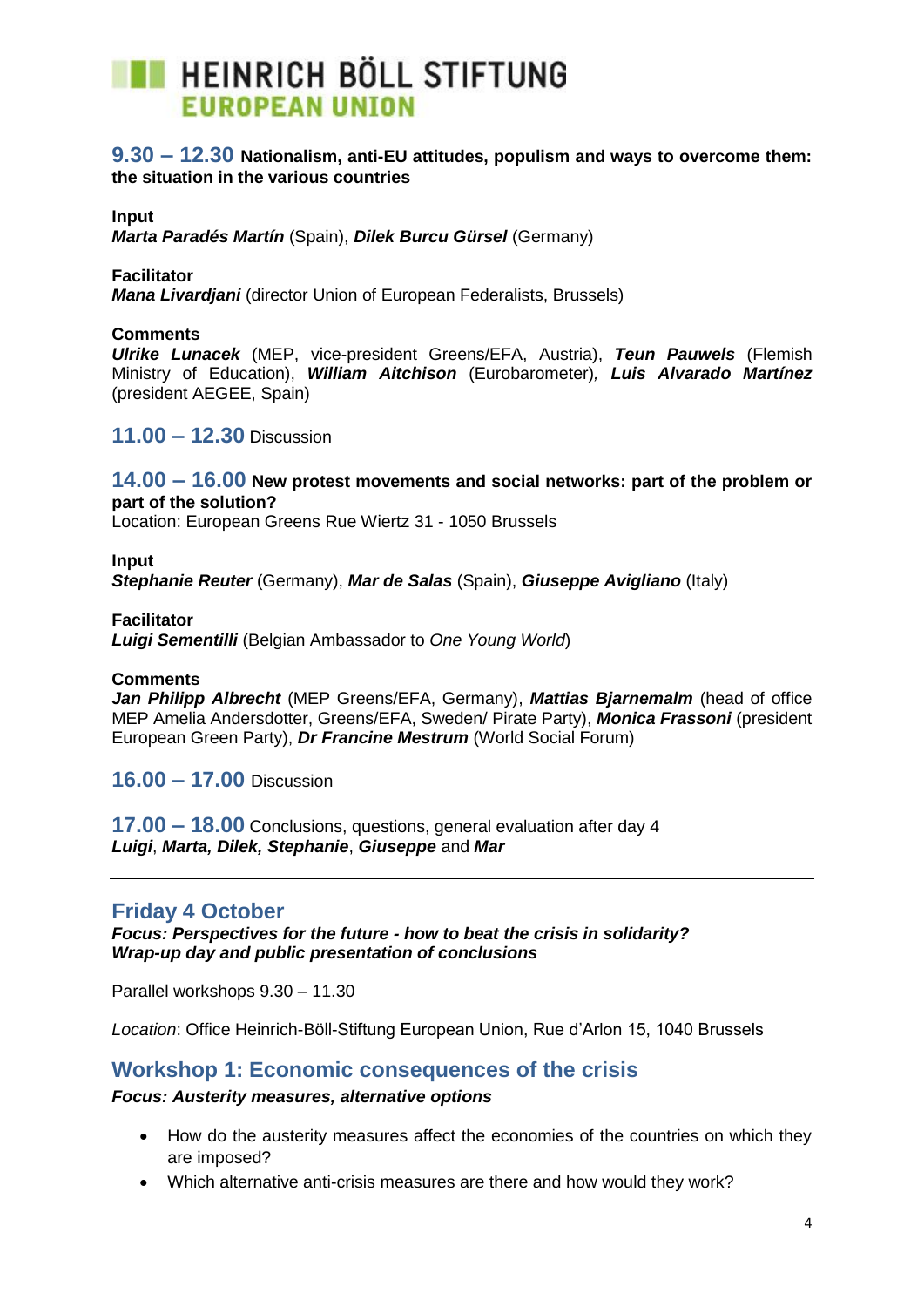# **HEINRICH BÖLL STIFTUNG EUROPEAN UNION**

 What actions would we like to see from Europe, from our national governments – what can we do ourselves?

## **Input**

*Sven Giegold* (MEP Greens/EFA, Germany)

#### **Facilitator**

*Maria Delfina Rossi Silvano* (advisor to MEP Raül Romeva I Rueda, Greens/EFA, Catalonia, Spain)

## **Participants**

*Dilek Burcu Gürsel* (Germany), **Stephan Kühnle** (Germany), **Héctor Sánchez Margalef** (Spain), **Christoforos Pavlakis** (Greece) and **Maria Valentina Lasorella** (Italy)

## **Workshop 2: Social consequences of the crisis**

#### *Focus: Unemployment, poverty*

- How do unemployment and poverty affect people's participation in society?
- Why is youth unemployment particularly problematic?
- What measures do we expect from the EU and from national governments to fight (youth) unemployment effectively?
- How can young people act themselves against unemployment?

#### **Input**

*Herlinde Vanhooydonck* (policy officer European Social Platform)

#### *Facilitator*

*James Higgins (policy officer European Youth Forum)*

#### **Participants**

**Stylia Kampani** (Greece), **Carolina Silva** (Portugal), **Armanda Cetrulo** (Italy), **Stephanie Reuter** (Germany) and **Mar de Salas** (Spain)

## **WS 3 – Political consequences of the crisis**

## **Focus: nationalism/populism, ways to overcome them and reclaim the "European project"**

- How is the way European leaders handle the crisis being perceived by people in northern and southern member states?
- Which aspects make nationalism and populism so appealing to people in times of crisis?
- How can the political dissatisfaction of people be turned into a positive, constructive force?
- How could social media be used to contribute to a new solidarity between people from northern and southern countries?